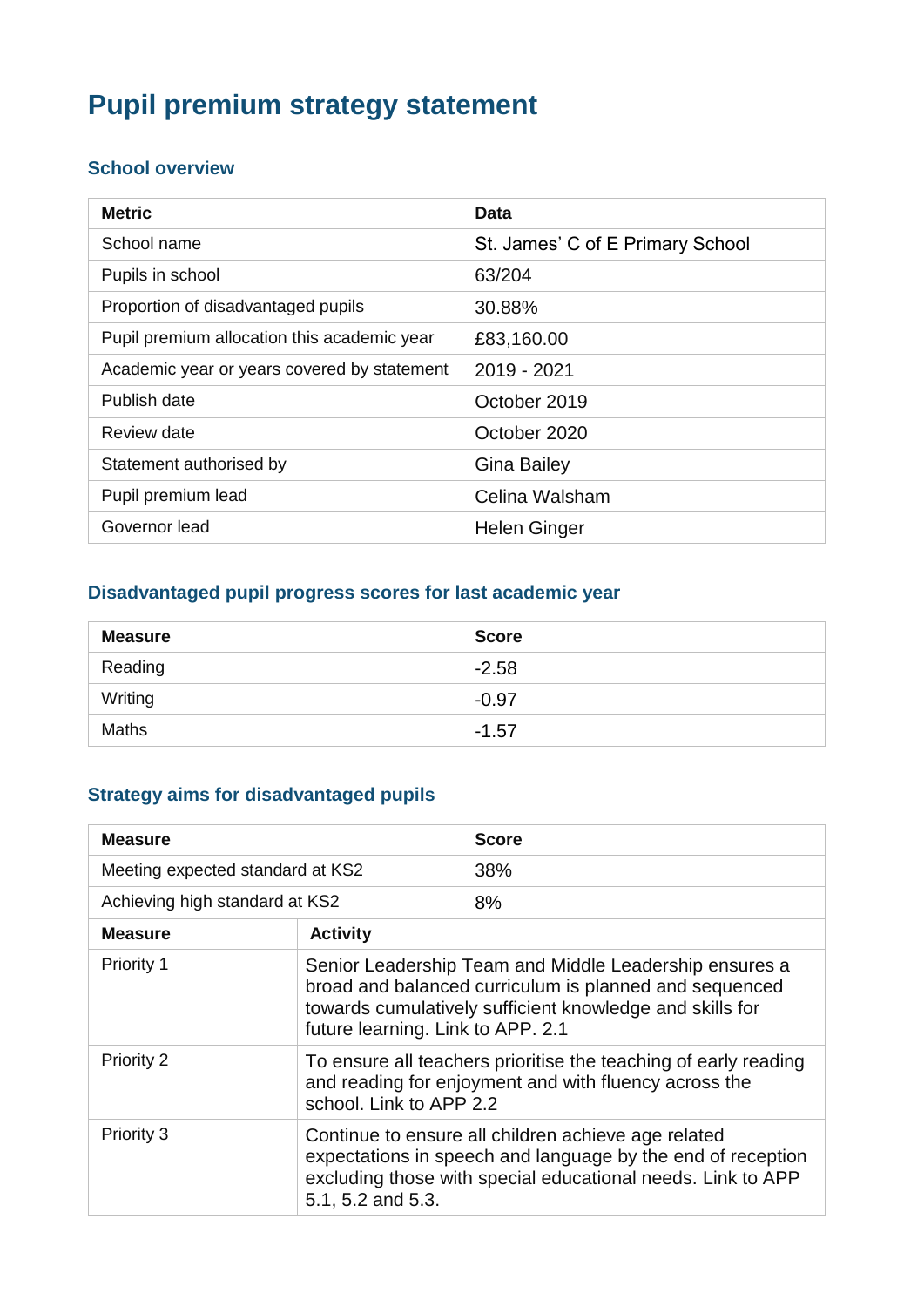| Priority 4                                       | SLT to ensure teaching is targeting disadvantaged children<br>for greater depth. Link to APP 2.1                                                                                                                        |
|--------------------------------------------------|-------------------------------------------------------------------------------------------------------------------------------------------------------------------------------------------------------------------------|
| Barriers to learning<br>these priorities address | Low aspiration for academic success.<br>Low engagement with opportunities on offer.<br>Lack of parental engagement with regular reading at home.<br>Children entering education with low speech and language<br>levels. |
| Projected spending                               | £18,000.00                                                                                                                                                                                                              |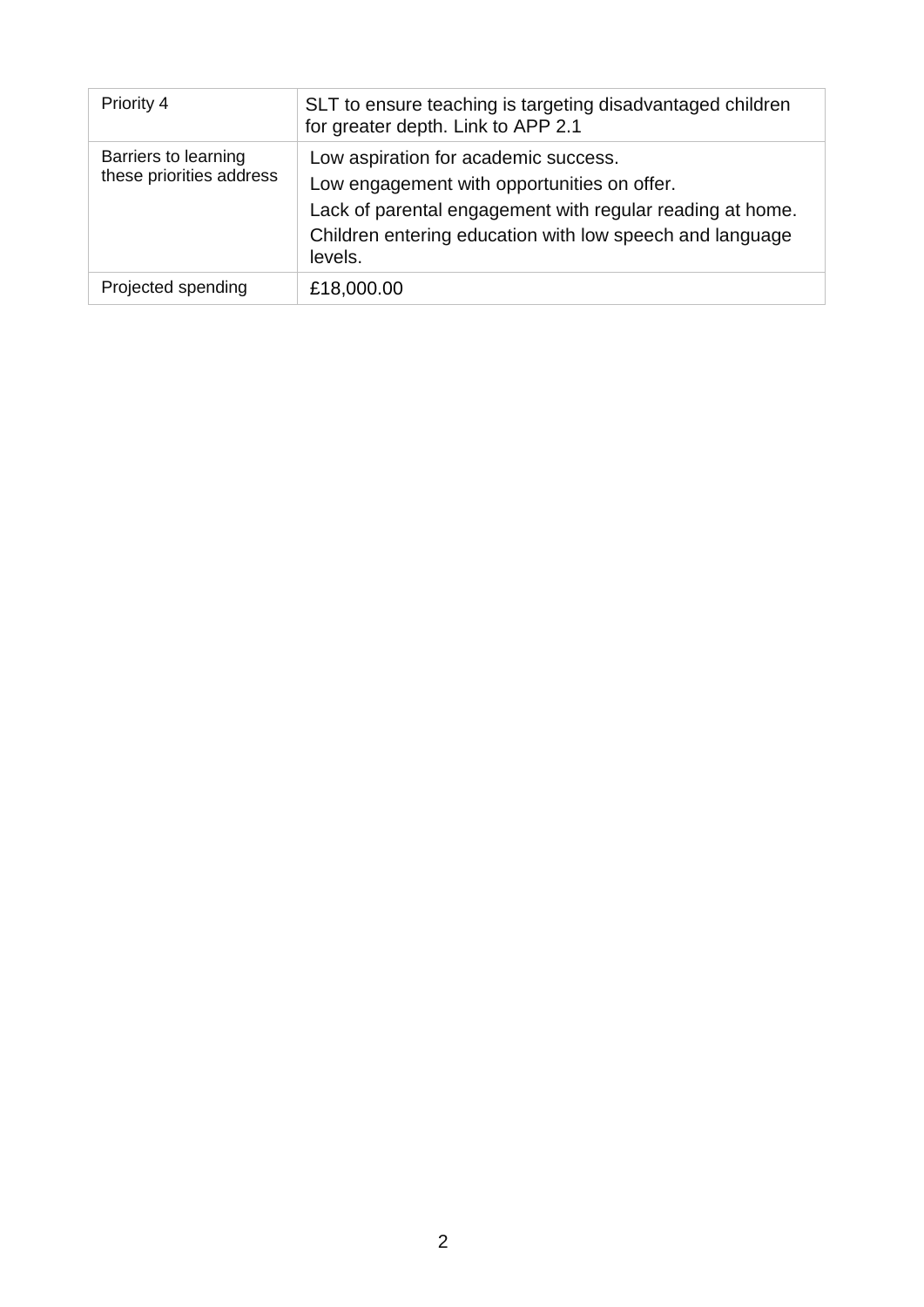## **Teaching priorities for current academic year**

| Aim                     | <b>Target</b>                                                           | <b>Target date</b> |
|-------------------------|-------------------------------------------------------------------------|--------------------|
| Progress in Reading     | Achieve national average progress<br>scores in KS2 Reading (0)          | Summer 2020        |
| Progress in Writing     | Achieve national average progress<br>scores in KS2 Writing (0)          | Summer 2020        |
| Progress in Mathematics | Achieve average KS2 Mathematics<br>progress score (0)                   | Summer 2020        |
| <b>Phonics</b>          | Achieve national average expected<br>standard in PSC                    | Summer 2020        |
| Other                   | Improve attendance of disadvantaged<br>pupils to 96% (National Average) | Summer 2020        |

#### **Targeted academic support for current academic year**

| <b>Measure</b>                                   | <b>Activity</b>                                                                                           |
|--------------------------------------------------|-----------------------------------------------------------------------------------------------------------|
| Priority 1                                       | KS2 Maths targeted support through pupil<br>personalised intervention based on maths mastery<br>approach. |
| <b>Priority 2</b>                                | KS2 Reading through evidence-based intervention<br>programs.                                              |
| Priority 3                                       | Targeted speech and language intervention in EYFS<br>through evidence-based intervention program.         |
| Barriers to learning these<br>priorities address | Children entering education with low speech and<br>language levels.                                       |
| Projected spending                               | £42,560.00                                                                                                |

## **Wider strategies for current academic year**

| <b>Measure</b>                                   | <b>Activity</b>                                                                                                      |
|--------------------------------------------------|----------------------------------------------------------------------------------------------------------------------|
| Priority 1                                       | Targeted behavioural, emotional, attainment<br>development support through school therapist and pastoral<br>support. |
| Priority 2                                       | Sharing an Attendance Manager with partner schools to<br>support families with attendance and acute need.            |
| Priority 3                                       | Breakfast provision.                                                                                                 |
| Barriers to learning these<br>priorities address | Persistent absence impacting on academic achievement.<br>Social issues impacting on readiness to learn.              |
| Projected spending                               | 16,641.00                                                                                                            |